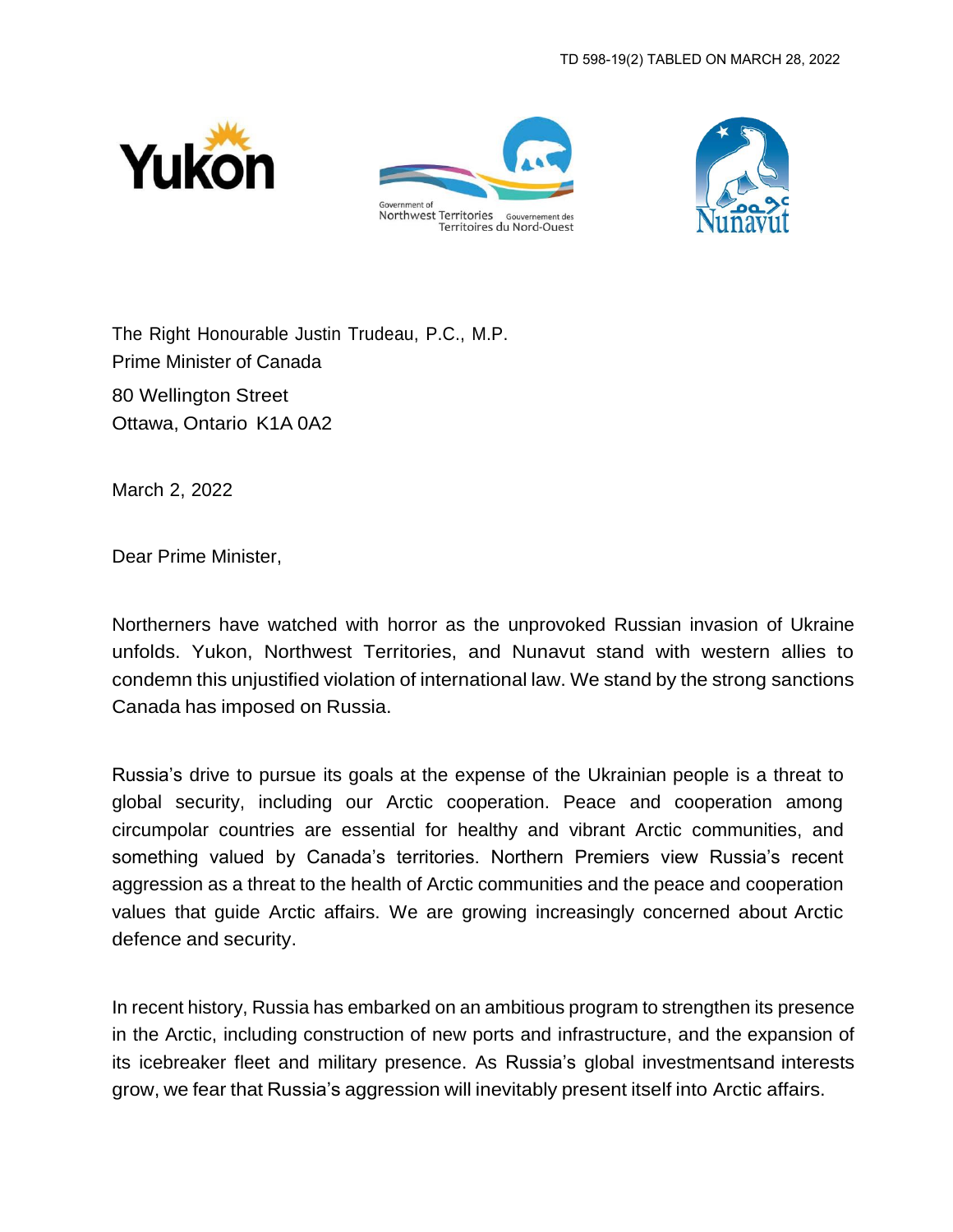We need to acknowledge that Russia's invasion of Ukraine will affect the Arctic Council and its working groups. Such an egregious violation of international law calls into question the possibility of cooperation among Council members, especially since Russia is the Chair until May 2023

As key partners in Canada's Arctic Council network, Northern Premiers call on the Government of Canada to recognize that cooperation at the Arctic Council is being jeopardized given current realities. Russia's aggression in Ukraine demonstrates its ambition to secure its own power at the expense of others.

Climate change and the opening of Arctic waters have encouraged countries from around the globe to seek involvement in the Arctic. In the face of this increased international interest in our region, our interests and values remain resolute. For Yukon,Northwest Territories and Nunavut these include promoting reconciliation with Indigenous peoples, ensuring Northerners are involved in decision-making about the North, addressing the impacts of climate change and advancing economic and social development while protecting the environment. We will do what it takes to foster partnerships that support our interests, and ask Canada to commit to bolstering security in the Arctic. The path to stronger security includes investments in critical infrastructure in transportation, energy, and telecommunications that support healthy vibrant growth in our communities. It also means that the territorial governments are kept apprised of relevant information coming from the North Warning System, which represents threats to our region.

Northerners stand with Ukrainians around the world, and the territorial governments support the federal government's sanctions on Russia. We have been seeking ways we can assist as individual governments, and will continue to look for ways to help those affected by this crisis. It is important that we confirm a call between yourself and the three northern premiers in the near future to discuss arctic sovereignty and arctic security.